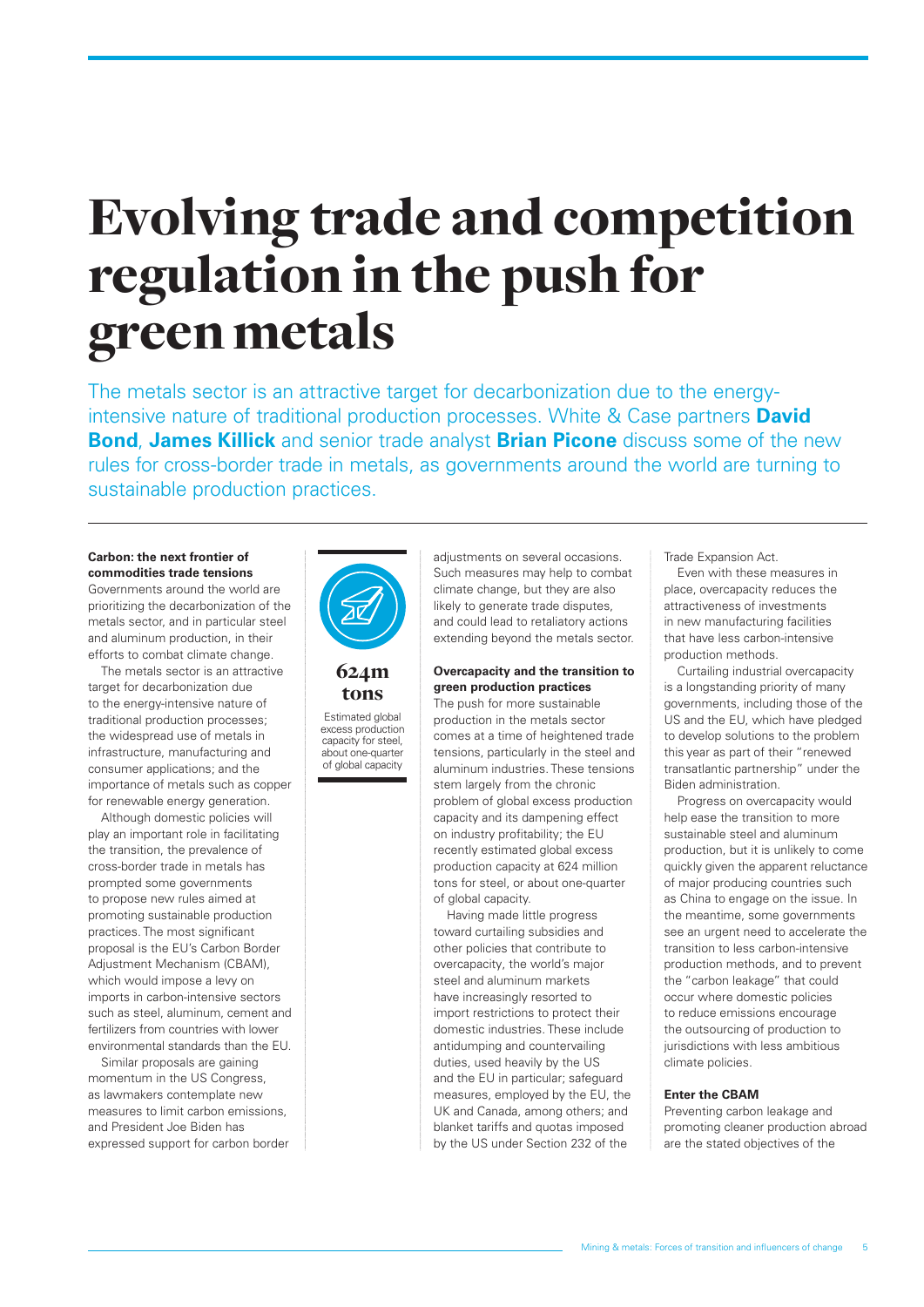new Carbon Border Adjustment Mechanism (CBAM) proposed by the European Commission. The CBAM is intended to impose a charge on carbon-intensive imports such as cement, iron and steel, aluminum, fertilizers and electricity, that corresponds with the charges imposed on EU domestic industry under the EU's Emissions Trading System (ETS).

The ETS requires domestic producers in certain carbon-intensive sectors to surrender a number of allowances annually to cover their emissions. Similarly, the CBAM would require importers to purchase annual "CBAM certificates" to cover the emissions embedded in their imports. The price of the certificates would be linked to the price of permits under the ETS.

Importantly, the CBAM would take into account the methods used to produce the imported goods as well as carbon pricing policies in the country of origin. The amount of CBAM certificates required would be based on actual emissions at the installations from which imported goods originate—unless these cannot be adequately determined and importers would be permitted to claim a reduction in the number of required CBAM certificates to account for a carbon price paid in the country of origin.

The CBAM would take effect in 2026, following a three-year transition period during which it would only require importers to report the level of emissions embedded in their imports. The CBAM would also phase out the free emissions allowances currently provided to EU producers of steel, aluminum, and other goods under the ETS, and would reduce accordingly the amount of CBAM certificates that importers must purchase during this period.

The CBAM's effects on specific industries will depend on trade flows, the climate policies of the EU's trading partners and the emissions intensity of production practices, which can vary widely among countries and producers.

In the steel industry, Russia,

## $\overline{\mathcal{L}}$ Curtailing industrial overcapacity is a longstanding priority of many governments, including those of the US and the EU



2026

The new Carbon Border Adjustment Mechanism (CBAM) proposed by the European Commission will take effect in 2026, following a three-year transition period

China and India are likely to face the greatest adverse impacts from the CBAM, as they are among the largest exporters to the EU of the covered products, lack a national carbon price and have relatively emissions-intensive production practices. Turkish and US producers could see smaller impacts due to their lower carbon footprints.

In the aluminum industry, EU producers expect that the existence of low-carbon production in major exporting countries, namely China and Russia, will greatly limit the CBAM's impact. They expect the CBAM will encourage "resource shuffling," where these countries redirect their low-carbon aluminum products to the EU market and send higher-carbon products elsewhere, with little overall impact on carbon and investment leakage.

The Commission has indicated that it will consider expanding the CBAM's scope to include "more products and services" as well as "indirect emissions" generated through the electricity, heating and cooling used during the production process.

Future expansions of the CBAM's scope could cover copper and zinc production, which the Commission has previously identified as at risk of carbon leakage, as well as production of nickel and silicon, all of which are electro-intensive.

Representatives of these industries have expressed concern that the CBAM as designed would disadvantage European producers regardless of their carbon footprint, as it would not fully account for the costs that even low-carbon producers face as a result of Europe's marginal pricing system

for electricity.

The Commission has said it believes the proposed CBAM is fully compliant with World Trade Organization (WTO) rules, but this claim is likely to be closely studied by adversely affected trading partners. Initial estimates suggest that its effects on trade flows from highly exposed countries such as Russia could be significant, potentially generating political pressure for retaliatory actions. Some governments have already accused the EU of developing the CBAM with protectionist intent.

The effects of the CBAM on the US are expected to be modest, as it is a relatively small exporter of the covered products to the EU and the emissions intensity of the US steel sector is comparable to that of the EU.

Although the Biden administration has expressed some reservations about the CBAM, it recognizes that governments seeking to limit emissions have a "legitimate interest" in preventing carbon leakage, and has made clear that it intends to impose fees on carbon-intensive imports as it ramps up domestic regulation of carbon emissions.

#### **The US approach**

Proposals to establish a domestic price on carbon emissions face significant opposition in the US Congress, and this is a key factor in the current US policy debate on climate change and carbon border adiustments. Given this obstacle, the Biden administration has not proposed a domestic carbon price, and instead has prioritized regulatory approaches to reduce emissions.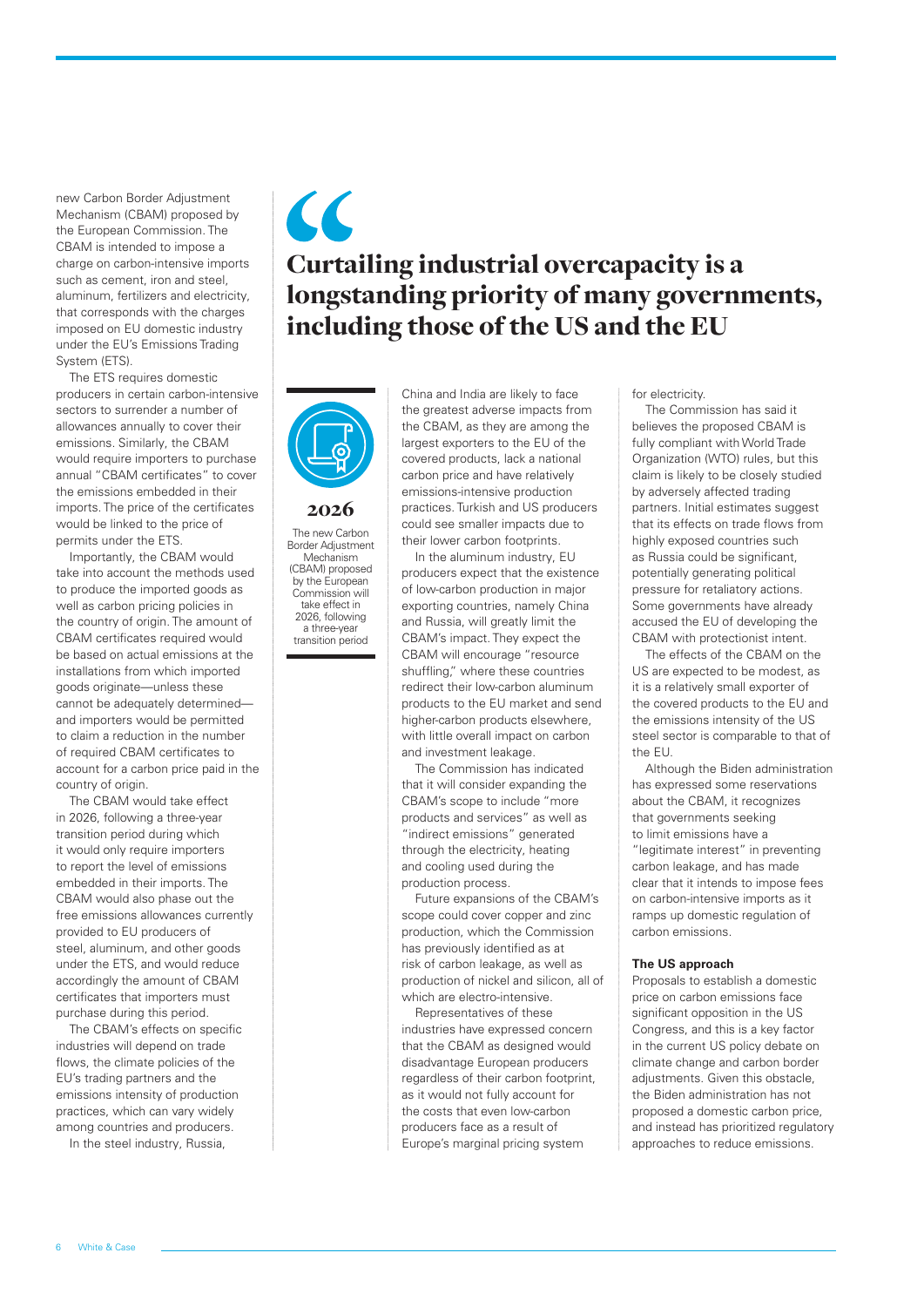At the same time, the administration has continued to express support for carbon border adjustments, prompting speculation that it may pursue a border adjustment that is not linked to a domestic carbon price. There could be an attempt to quantify the compliance burden that US manufacturers in specific sectors face as a result of non-price policies that constrain carbon emissions, and then assigning an equivalent fee to imports.

A border adjustment based on regulatory costs could prove even more controversial than the CBAM, particularly given the difficulty of reliably quantifying such costs. However, this approach appears to be gaining momentum.



On July 19, 2021, Democratic Senator Chris Coons and Representative Scott Peters introduced legislation—reportedly developed in consultation with the US Trade Representative—that would impose a carbon fee on imports of iron, steel, aluminum, cement and fossil fuels, and would base the amount of the fee on the costs that domestic producers incur to comply with any national or local law, regulation or program designed to reduce emissions.

The budget plan unveiled by Senate Democrats on July 14 appears to endorse this approach, as it envisions a new "polluter import fee" alongside domestic regulations to reduce emissions, but does not propose a domestic carbon price.

Senators supportive of these efforts have characterized them as necessary to protect the US manufacturing sector from foreign competition, particularly with China, which may fuel perceptions that the policy is motivated at least in part by protectionist goals.

In addition to carbon border adjustments, US policymakers are increasingly seeking to incorporate climate objectives into US trade laws and agreements in ways that may exacerbate trade tensions. In June, the Biden administration said it was considering whether the Paris Agreement on climate change should be added to the list of environmental agreements enforceable through the US-Mexico-Canada Agreement.





Source: UNCTAD based on UN COMTRADE. The list does not include Iceland, Norway and Switzerland because they participate in, or are linked to, the ETS. Therefore, it is likely that these countries are exempt from the mechanism.